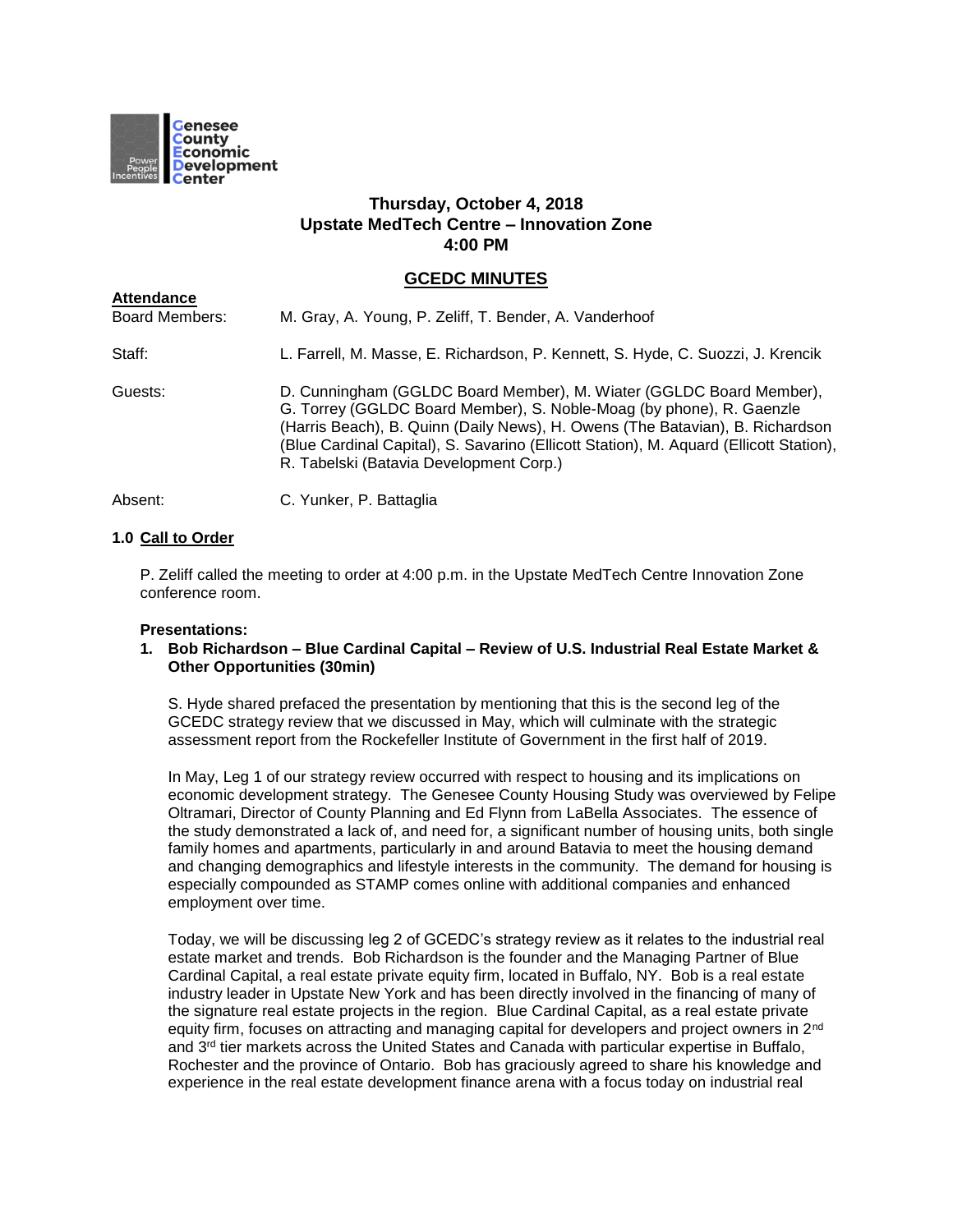estate trends nationally and regionally and the implications to developing real estate assets in Genesee County (7 tech/industrial parks) and downtown Batavia placemaking opportunities.

B. Richardson gave his presentation and left the meeting at 4:40pm.

**2. Ellicott Station Project Update (15mins) –** S. Savarino and M. Acquard gave a brief overview of their project. They shared with the Board how the scope and investment to implement the project has increased substantially since local incentives were last approval in August 2017. Investment in the project has increased from \$17.6M to \$21.75M along with the square footage of the project increasing by 26,011 sq. ft, which includes the addition of at grade garages for residents as well as the expansion of the housing units from 51 units previously planned to 55 units currently planned. They also discussed some of the complexities and struggles they face as they continue to work through the funding for this project. The funding support from the community is critical to this project.

R. Tabelski shared that the Batavia Development Corp. is very excited about this project as it is the first brownfield redevelopment project in the City. She looks forward to continuing working with the company and the GCEDC to help this project be a success.

S. Savarino, M. Acquard, R. Tabelski and H. Owens left the meeting at 5:03pm

# **1.1 Enter Executive Session –**

M. Gray made a motion to enter executive session under the Public Officers Law, Article 7, Open Meetings Law Section 105, at 5:03 p.m. for the following reasons:

1. The medical, financial, credit or employment history of a particular person or corporation, or matters leading to the appointment, employment, promotion, demotion, discipline, suspension, dismissal or removal of a particular person or corporation.

The motion was seconded by A. Young and approved by all members present.

# **1.2 Enter Public Session –**

M. Gray made a motion to enter back into public session at 5:36 p.m., seconded by A. Young and approved by all members present.

# **2.0 Chairman's Report & Activities**

# **2.1 Upcoming Meetings:**

# **Next Scheduled Board Meeting: Thursday, November 1st at 4pm**

Audit & Finance Committee Meeting: Tuesday, October 30<sup>th</sup> at 8:30 a.m. STAMP Committee Meeting: Tuesday, October 30<sup>th</sup> at 10:30 a.m.

# **2.2 Agenda Additions / Deletions / Other Business –** Nothing at this time.

# **2.3 Minutes: September 6, 2018**

**T. Bender made a motion to approve the September 6, 2018 minutes; the motion was seconded by M. Gray. Roll call resulted as follows:**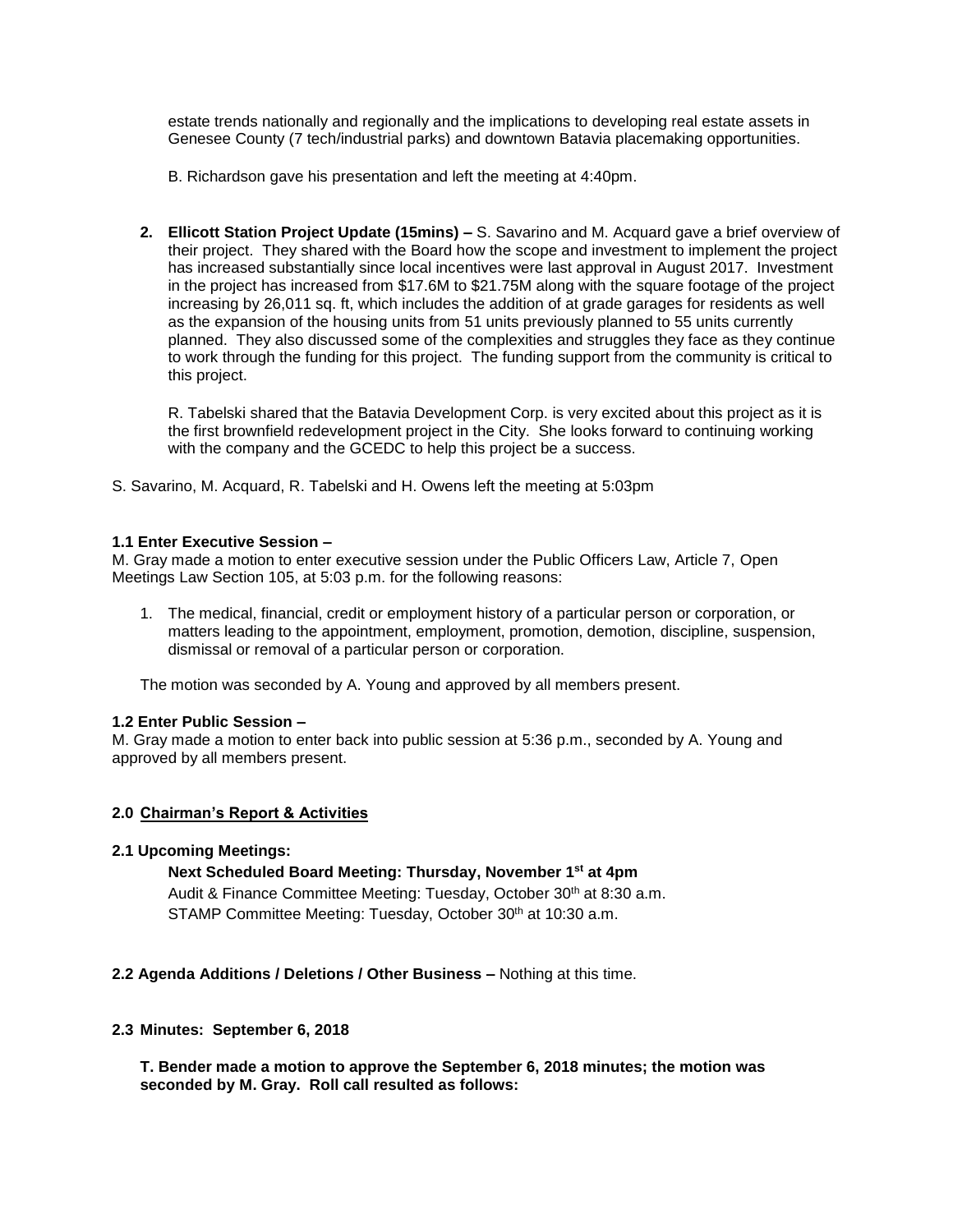| P. Battaglia - Absent |      | C. Yunker - | Absent |
|-----------------------|------|-------------|--------|
| T. Bender -           | Yes. | P. Zeliff - | Yes    |
| A. Young -            | Yes  | M. Gray -   | Yes    |
| A. Vanderhoof - Yes   |      |             |        |

**The item was approved as presented.**

# **3.0 Report of Management**

**3.1 Six Flags Darien Lake – Final Resolution –** Six Flags is seeking a sales tax exemption for a new ride planned for the 2019 season. This project will continue to support the theme parks mission of a tourist destination and being a viable economic engine in the county. The total economic impact of Darien Lake is large as a sales tax generator. To simply isolate this project in our economic impact model (not including the entirety of the park), for every \$1 of public benefit, the company is investing \$4.31 into the local economy.

The company plans to invest approx. \$2,150,000 and pledges to retain 380 FTE's at the park in its entirety. They are seeking assistance from the GCEDC with a sales tax exemption only, valued at approx. \$166,000. As benefits exceed \$100,000, a public hearing was held on September 26, 2018. A copy of the minutes was shared with the Board.

The Board reviewed the Statement of Compliance of Project Criteria. See 'Attachment A'.

C. Suozzi asked the Board to approve resolution no. 10/2018-01, approving incentives for the project.

#### Resolution No. 10/2018-01

RESOLUTION OF THE GENESEE COUNTY INDUSTRIAL DEVELOPMENT AGENCY D/B/A GENESEE COUNTY ECONOMIC DEVELOPMENT CENTER (THE "AGENCY") (i) ACKNOWLEDGING THE PUBLIC HEARING HELD BY THE AGENCY ON SEPTEMBER 26, 2018, WITH RESPECT TO THE SIX FLAGS DARIEN, LLC PROJECT, (ii) AUTHORIZING FINANCIAL ASSISTANCE FOR THE BENEFIT OF SIX FLAGS DARIEN, LLC IN THE FORM OF A SALES AND USE TAX EXEMPTION FOR PURCHASES AND RENTALS RELATED TO THE PROJECT; AND (iii) AUTHORIZING THE EXECUTION BY THE AGENCY OF AN AGENT, FINANCIAL ASSISTANCE AND PROJECT AGREEMENT, NYS FORM ST-60, BILL OF SALE AND RELATED DOCUMENTS

**T. Bender made a motion to approve Resolution No. 10/2018-01, approving incentives for the project; the motion was seconded by A. Young. Roll call resulted as follows:**

| P. Battaglia - Absent |      | C. Yunker - | Absent |
|-----------------------|------|-------------|--------|
| T. Bender -           | Yes. | P. Zeliff - | Yes    |
| A. Young -            | Yes  | M. Gray -   | Yes    |
| A. Vanderhoof - Yes   |      |             |        |

#### **The item was approved as presented.**

**3.2 Amada Tool – Final Resolution**- Amada Tool is planning an 19,000 sq. ft. expansion to their manufacturing facility in the City of Batavia. In addition to the \$2.3 million construction project, the company is investing over \$6.5 million in new equipment for a total investment of over \$8.8 million. The company has 68 FTE's and are planning to create an additional 17 FTE's with this project.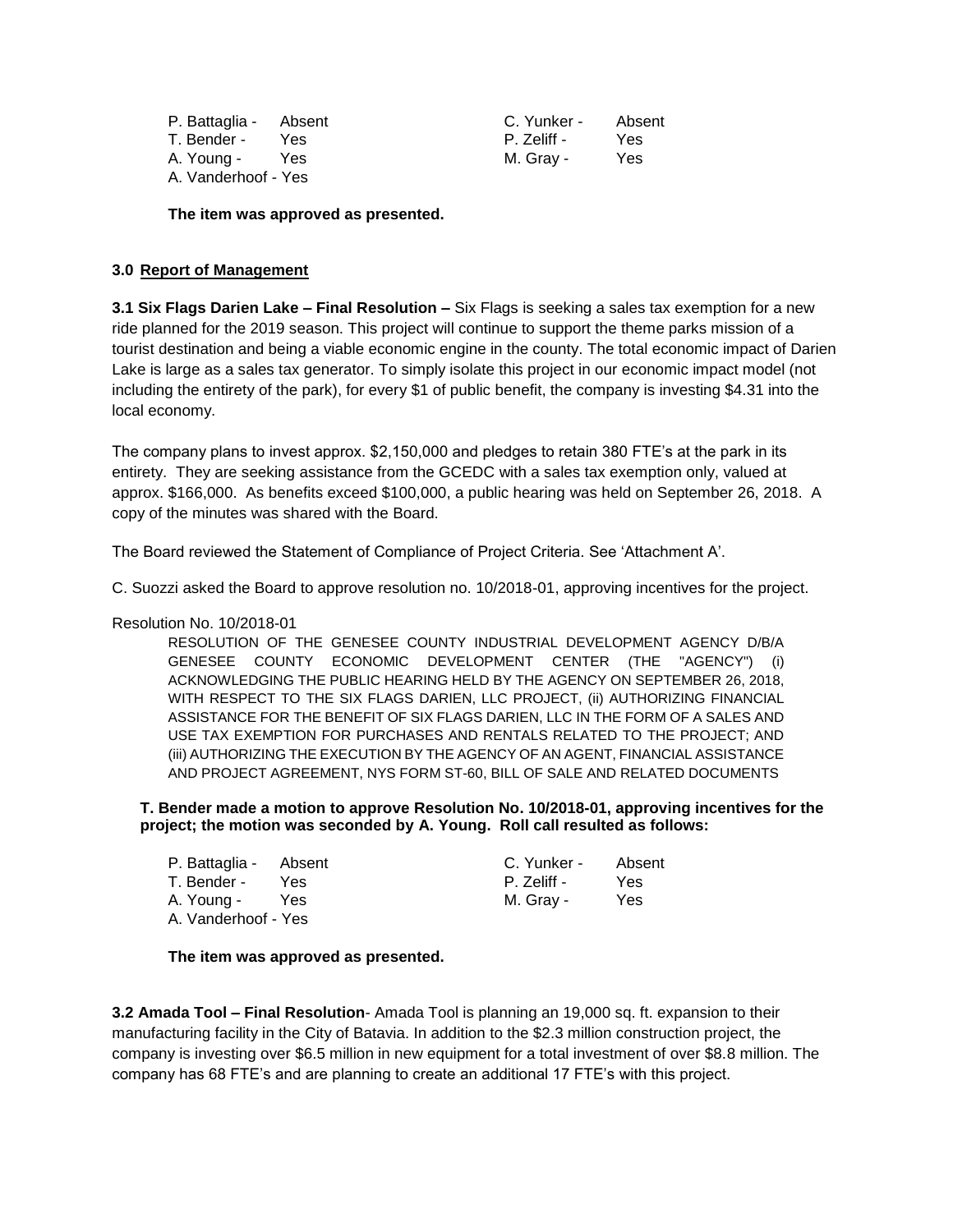The company is seeking assistance from the GCEDC with a sales tax exemption valued at approx. \$111,200 and a property tax exemption, based on the incremental increase in assessed value, valued at approx. \$155,041. As benefits exceed \$100,000, a public hearing was held on October 2, 2018. No public comments were made.

The Board reviewed the Statement of Compliance of Project Criteria. See 'Attachment B'.

C. Suozzi asked the Board to approve resolution no. 10/2018-02, approving incentives for the project.

Resolution No. 10/2018-02

RESOLUTION OF THE GENESEE COUNTY INDUSTRIAL DEVELOPMENT AGENCY D/B/A GENESEE COUNTY ECONOMIC DEVELOPMENT CENTER (THE "AGENCY") (i) ACKNOWLEDGING THE PUBLIC HEARING HELD BY THE AGENCY ON OCTOBER 2, 2018, WITH RESPECT TO THE AMADA NORTH AMERICA, INC*.* (THE "COMPANY") PROJECT (THE "PROJECT"); (ii) MAKING A DETERMINATION WITH RESPECT TO THE PROJECT PURSUANT TO SEQRA; (iii) APPOINTING THE COMPANY AS AGENT OF THE AGENCY; (iv) AUTHORIZING FINANCIAL ASSISTANCE TO THE COMPANY IN THE FORM OF (A) A SALES AND USE TAX EXEMPTION FOR PURCHASES AND RENTALS RELATED TO THE ACQUISITION, CONSTRUCTION, RECONSTRUCTION, RENOVATION AND EQUIPPING OF THE PROJECT, AND (B) A REAL PROPERTY TAX ABATEMENT STRUCTURED THROUGH A TAX AGREEMENT; AND (v) AUTHORIZING THE NEGOTIATION, EXECUTION AND DELIVERY OF AN AGENT, FINANCIAL ASSISTANCE AND PROJECT AGREEMENT, LEASE AGREEMENT, LEASEBACK AGREEMENT, TAX AGREEMENT AND RELATED DOCUMENTS WITH RESPECT TO THE PROJECT.

#### **T. Bender made a motion to approve Resolution No. 10/2018-02, approving incentives for the project; the motion was seconded by M. Gray. Roll call resulted as follows:**

| P. Battaglia - Absent |            | C. Yunker - | Absent |
|-----------------------|------------|-------------|--------|
| T. Bender -           | Yes.       | P. Zeliff - | Yes    |
| A. Young -            | <b>Yes</b> | M. Gray -   | Yes    |
| A. Vanderhoof - Yes   |            |             |        |

# **The item was approved as presented.**

**3.3 Ellicott Station – Initial Resolution –** S. Hyde shared that the Ellicott Station project is the adaptive reuse of an environmentally contaminated site in downtown Batavia, NY. The project consists of 1. Brownfield site remediation, 2. Removal of blighting structures and debris from the site, 3. Adaptive reuse of an existing two-story warehouse structure into a 16,695 sq. ft. craft beverage production facility, restaurant/bar, event space and outdoor beer garden for Resurgence Brewing Company, 4. New construction of a 5-story, 55-unit mixed-income multifamily residential apartment building with covered ground-floor parking and on-site playground, and 5. New construction of a single story, 16,850 sq. ft. class A multi-tenant office building targeting medical, educational and not-for-profit office tenancy.

As a revision to incentives previously approved by the Board in August 2017, Ellicott Station has requested that the GCEDC consider a re-framed set of local incentives for the following reasons:

- 1. The scope and investment to implement the project has increased substantially since local incentives approval in August 2017. Investment in the project has increased from \$17.6M to \$21.75M (+23%) along with the square footage of the project has increased by 26,011 sq. ft. from 73,000 sq. ft. to 99,111 sq. ft. which includes the addition of ground level garages for residents as well as the expansion of the housing units from 51 units previously planned to 55 units currently planned.
- 2. Given the significant expense to remediate and redevelop a brownfield/blighted property, the investment requirements are highly complex and public funding support is critical and necessary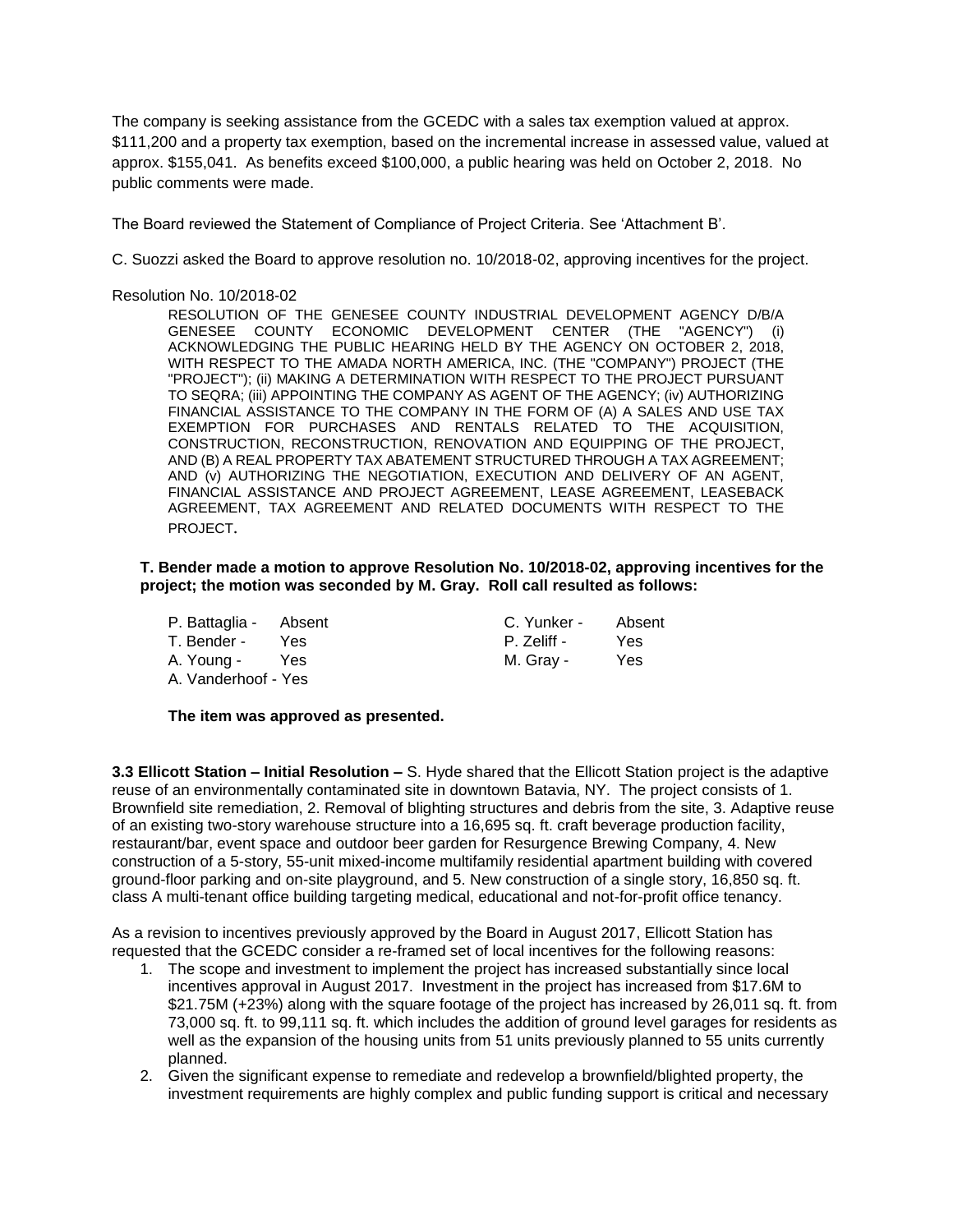to make the project economically viable especially given the real estate conditions in Batavia where market rents are depressed compared to nearby metro areas. Given this, business case adjustments have been made recently which is impacting the final funding piece of the project. Despite an exceedingly complex capital stack needed to fund this project, all pieces of the funding have been finalized but one. The final piece of funding has been identified and applications are being finalized as we speak. With that, Ellicott Station has worked with the GCEDC staff and is requesting an expansion in the PILOT related to the housing portion of the project to match the amortization schedule of the identified housing loan sources (30 years). This is something that the housing lending organization has encouraged, looking for a stronger local commitment to the housing aspects of the project. As such, a 30-year PILOT is an exception to the GCEDC UTEP policy and well require GCEDC Board approval along with the appropriate notification to all affected taxing jurisdictions during the process in satisfaction of the statutorily established UTEP exception procedure.

The company is now planning to invest approx. \$21.75M (previously \$17.6M) and create 68 new jobs (previously 60 jobs). They are asking for assistance from the GCEDC with a sales tax exemption valued at approx. \$1.1M, a mortgage tax exemption valued at approx. \$135K and a property tax abatement valued at approx. \$2M. Batavia Development Corp. will be submitting a Certificate of Consistency for the Board to consider approval of funding from the Batavia Pathway to Prosperity to support the project. A public hearing will be held as benefits exceed \$100,000.

S. Hyde asked the Board to approve Resolution No. 10/2018-03, accepting the application and setting a public hearing.

#### Resolution No. 10/2018-03

RESOLUTION OF THE GENESEE COUNTY INDUSTRIAL DEVELOPMENT AGENCY D/B/A GENESEE COUNTY ECONOMIC DEVELOPMENT CENTER (THE "AGENCY") TO (i) SUPPLEMENT THE INITIAL RESOLUTION ADOPTED BY THE AGENCY ON JUNE 1, 2017 IN CONNECTION WITH A CERTAIN PROJECT WITH ELLICOTT STATION DEVELOPMENT LLC (THE "COMPANY"); (ii) AUTHORIZE A PUBLIC HEARING WITH RESPECT TO THE PROJECT, AND (iii) DESCRIBE THE FORMS OF FINANCIAL ASSISTANCE BEING CONTEMPLATED BY THE AGENCY WITH RESPECT TO THE PROJECT.

**A. Young made a motion to approve Resolution No. 10/2018-03, accepting the application and setting a public hearing; the motion was seconded by M. Gray. Roll call resulted as follows:**

| P. Battaglia - Absent |      | C. Yunker - | Absent |
|-----------------------|------|-------------|--------|
| T. Bender -           | Yes. | P. Zeliff - | Yes    |
| A. Young -            | Yes  | M. Gray -   | Yes    |
| A. Vanderhoof - Yes   |      |             |        |

#### **The item was approved as presented.**

**3.4 Tax Base Analysis –** L. Farrell shared with the Board a presentation that was presented to the Genesee County Legislature Ways and Means on 9/19/18. Staff thought it was important for the GCEDC/GGLDC board members to be familiar with the information as we use this to demonstrate the agency's return on investment to our county funding partners in terms of the annual growth in tax base for all taxing jurisdictions county-wide. The information was very will received by our sponsors, notably that \$4.84M in PILOT payments and property tax payments from projects previously on PILOTs were received by taxing jurisdictions county-wide in 2017. That equates to a \$25.00 in property tax and PILOT payments for every \$1.00 in the operating budget invested into the GCEDC. This information is being shared with the board for informational purposes.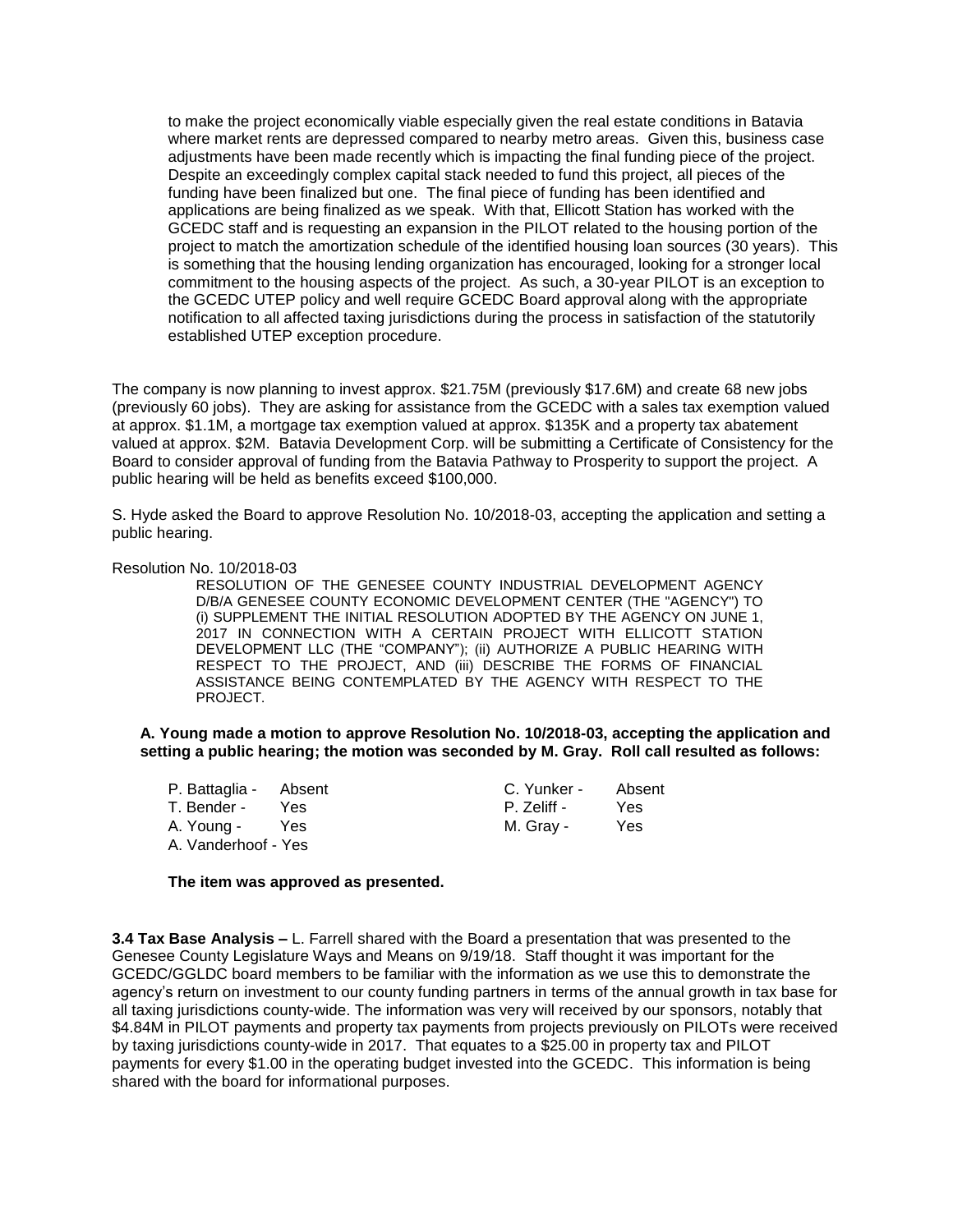# **4.0 Audit & Finance Committee – M. Gray**

**4.1 August 2018 Financial Statements –** The August 2018 financial statements were reviewed with the Audit & Finance Committee. A brief overview was given. It was noted that Freightliner's Project Origination Fee was collected in August. Restricted Cash decreased as qualifying expenditures were made using the STAMP ESD Imprest account funds and the County \$4M. All other expenditures are in line with the budget except as noted. This was recommended for approval by the Committee.

# **M. Gray made a motion to approve the August 2018 Financial Statements; the motion was seconded by T. Bender. Roll call resulted as follows:**

| P. Battaglia - Absent |     | C. Yunker - | Absent |
|-----------------------|-----|-------------|--------|
| T. Bender -           | Yes | P. Zeliff - | Yes    |
| A. Young -            | Yes | M. Gray -   | Yes    |
| A. Vanderhoof - Yes   |     |             |        |

**The item was approved as presented.**

**4.2 2019 Budget - Revised –** L. Farrell presented an amendment to the 2019 GCEDC Budget. The funding from Genesee County has been increased by \$40K in anticipation of a request by the GCEDC to increase its annual funding commitment for 2019. In addition, the cash carry over allocation has been decreased by \$40K. This is the only recommended change. This was recommended for approval by the **Committee.** 

# **M. Gray made a motion to approve the 2019 Budget Revision as presented; the motion was seconded by T. Bender. Roll call resulted as follows:**

| P. Battaglia - Absent |      | C. Yunker - | Absent |
|-----------------------|------|-------------|--------|
| T. Bender -           | Yes. | P. Zeliff - | Yes    |
| A. Young -            | Yes. | M. Grav -   | Yes    |
| A. Vanderhoof - Yes   |      |             |        |

# **The item was approved as presented.**

**4.3 GCEDC 1+3 Budget (2019-2022) –** L. Farrell presented the 1+3 budget to the Committee for review. The 1+3 Budget is required to be entered into the NYS Public Authorities Reporting Information System (PARIS) online. It was noted that most line items show a 3% increase year over year unless highlighted. The highlighted line items are those that could be estimated more accurately. The Economic Development Grant coincides with the GGLDC's Strategic Investment analysis. The PIF grant income and expense follows the PIF schedule. No grant activity is included past 2019. This was recommended for approval by the Committee.

**M. Gray made a motion to approve; the motion was seconded by A. Young. Roll call resulted as follows:**

| P. Battaglia - Absent |            | C. Yunker - | Absent |
|-----------------------|------------|-------------|--------|
| T. Bender -           | Yes.       | P. Zeliff - | Yes    |
| A. Young -            | <b>Yes</b> | M. Grav -   | Yes    |
| A. Vanderhoof - Yes   |            |             |        |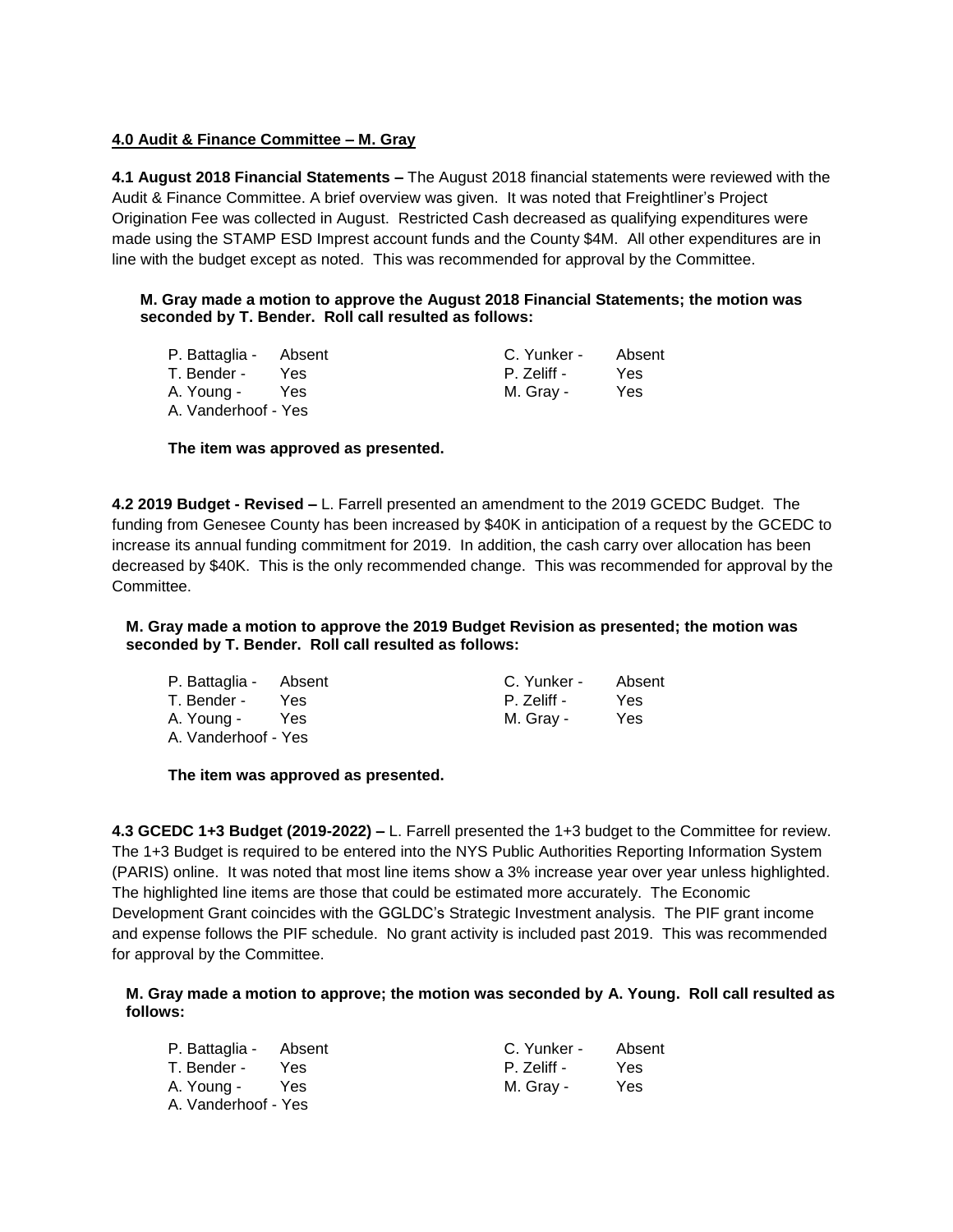# **The item was approved as presented.**

**4.4 Land Lease Rates –** The 2019 land lease rates were discussed with the Committee. The Board was reminded that the GCEDC saves money by not having to pay for bush hogging and that farming also helps to eliminate the progression of wetlands. The Committee recommends that the rates stay the same for 2019.

**M. Gray made a motion to approve the 2019 Land Lease Rates as presented; the motion was seconded by T. Bender. Roll call resulted as follows:**

| P. Battaglia - Absent |      | C. Yunker - | Absent |
|-----------------------|------|-------------|--------|
| T. Bender -           | Yes. | P. Zeliff - | Yes    |
| A. Young -            | Yes  | M. Gray -   | Yes    |
| A. Vanderhoof - Yes   |      |             |        |

**The item was approved as presented.**

**4.5 NYSDOT Traffic Review –** The GCEDC had submitted the PERM33-COM Stage 1 and traffic study for the projected full build out of the LeRoy Food & Technology Park. Since this project consists of more than 100,000 square feet of building area NYSDOT needs the following items to complete their review:

- 1. A completed and signed form PERM 51 application from the permittee.
- 2. A check in the amount of \$2,000.00 payable to the New York State Department of Transportation.

This review will set what potential traffic improvements would be necessary to reach full buildout of the LeRoy Food & Technology Park. Once this study is completed, as projects move forward there, each company's traffic counts will be compared to this study to ensure that no other improvements are necessary. Based on the traffic model and assumptions used by CPL, they do not recommend any improvements at full build out. This study will be sent to NYSDOT for their review and concurrence or dispute.

It is not necessary to complete this form at this time as there is no pending project. NYSDOT has done a preliminary review and we can submit the PERM 51 at any time. However, the staff feels that this would be prudent to get NYSDOT to review now and confirm no improvements are deemed necessary, or if they mandate improvements it will help the GCEDC plan for the future accordingly.

This expense is not budgeted. The funds will be borrowed internally and repaid with future land sales.

**A. Vanderhoof made a motion to approve submitting the completed PERM-51 and pay the \$2,000 application fee to NYSDOT; the motion was seconded by A. Young. Roll call resulted as follows:**

| P. Battaglia - Absent | C. Yunker - | Absent |
|-----------------------|-------------|--------|
| T. Bender - Yes       | P. Zeliff - | Yes    |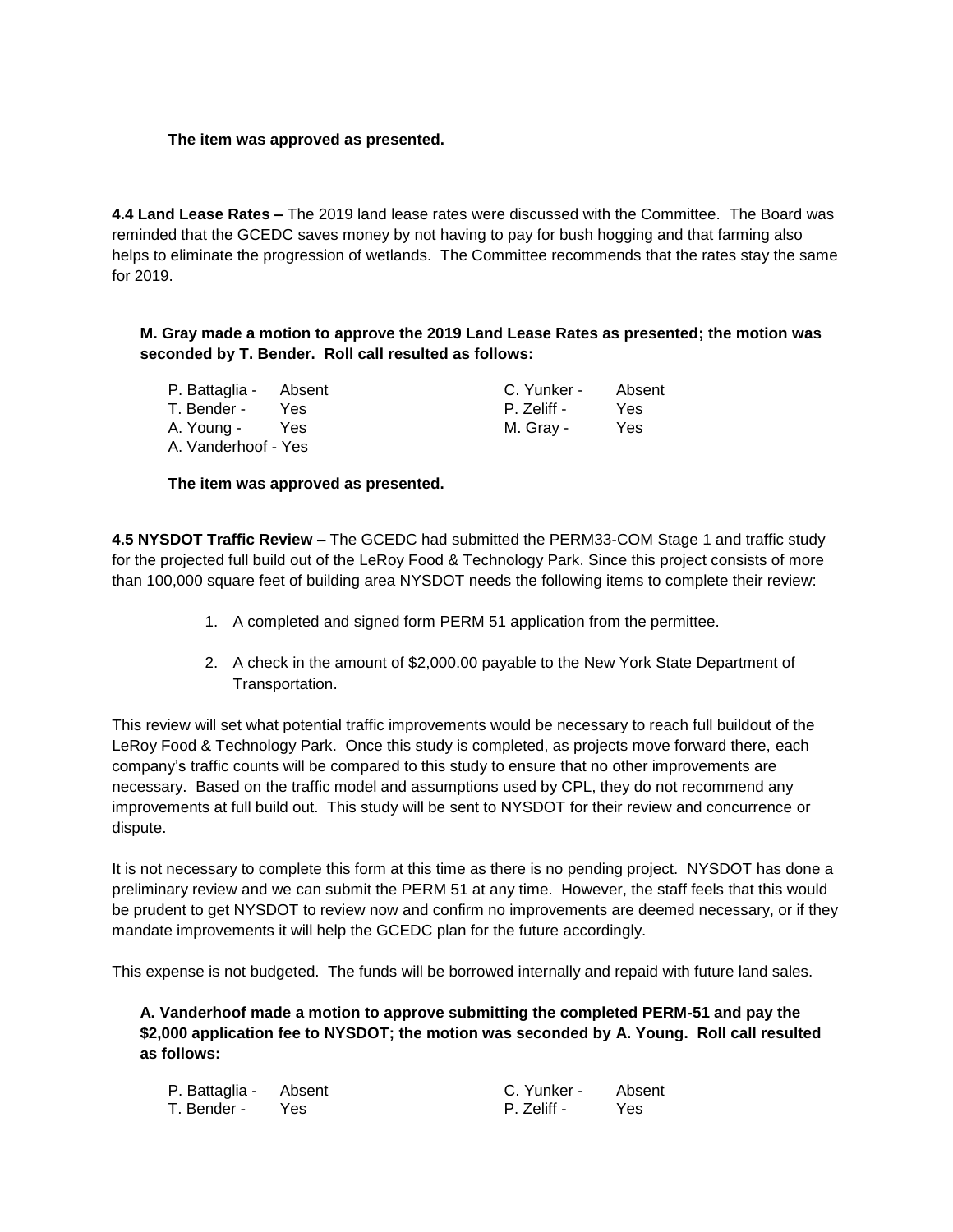| A. Young -          | Yes | M. Gray - | Yes |
|---------------------|-----|-----------|-----|
| A. Vanderhoof - Yes |     |           |     |

# **The item was approved as presented**

# **5.0 Governance & Nominating Committee – C. Yunker**

**5.1 Procurement Policies and Procedures –** L. Farrell shared that this policy is required to be reviewed annually. There are no changes being recommended.

**5.2 Investment Policy-** L. Farrell shared that this policy is required to be reviewed annually. There are no changes being recommended.

**5.3 Disposition of Property Guidelines-** L. Farrell shared that this policy is required to be reviewed annually. There are no changes being recommended.

**5.4 Governance & Nominating Committee Charter-** L. Farrell shared that this policy is required to be reviewed annually. There are no changes being recommended.

Items 5.1 – 5.4 are being recommended for approval by the Governance & Nominating Committee.

**A. Young made a motion to approve items 5.1 – 5.4 as presented; the motion was seconded by A. Vanderhoof. Roll call resulted as follows:**

| P. Battaglia - Absent |      | C. Yunker - | Absent |
|-----------------------|------|-------------|--------|
| T. Bender -           | Yes. | P. Zeliff - | Yes.   |
| A. Young -            | Yes  | M. Gray -   | Yes    |
| A. Vanderhoof - Yes   |      |             |        |

#### **This item was approved as presented.**

**5.5 Whistle Blower Policy-** L. Farrell shared that there is one change suggested for this policy. It is recommended to change the policy to state that reports of any violation of the Code of Ethics policy be reported to the Audit & Finance Committee Chair (not the President & CEO).

**A. Vanderhoof made a motion to approve the Whistle Blower Policy as presented; the motion was seconded by A. Young. Roll call resulted as follows:**

| P. Battaglia - Absent |      | C. Yunker - | Absent |
|-----------------------|------|-------------|--------|
| T. Bender -           | Yes. | P. Zeliff - | Yes    |
| A. Young -            | Yes  | M. Grav -   | Yes    |
| A. Vanderhoof - Yes   |      |             |        |

**This item was approved as presented.**

#### **6.0 STAMP Committee – P. Zeliff**

**6.1 Award of Demolition of Structures Contract-** The GCEDC ran an advertisement requesting bids for the demolition of 6 houses and 1 barn, along with asbestos remediation on five of the structures. A total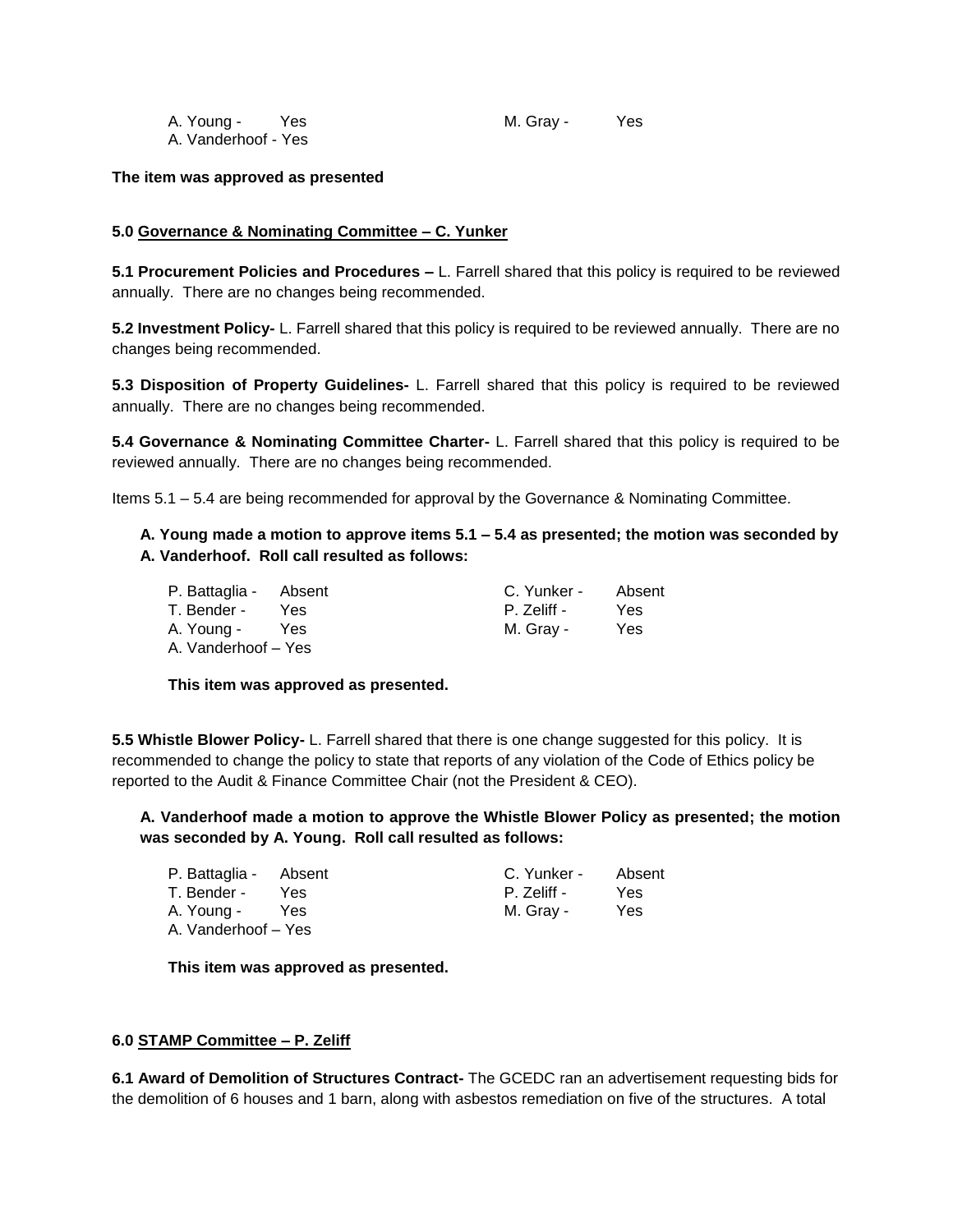of seven companies requested copies of the bid documents, and a total of two bids were received, and publicly opened on September 14, 2018 at the GCEDC offices. The bids were as follows:

- **1.** \$322,250.00 Dan's Hauling & Demo, Inc.
- **2.** \$354,895.00 Caysea Contracting Corp.

After reviewing the bids for completeness, Clark Patterson Lee recommends that the Board pass a resolution "Accepting all Base Bids received from Dan's Hauling & Demo, for a total amount of \$322,250.00 and awarding the contract to them."

P. Zeliff requested at the Committee meeting that M. Masse check with CPL to ensure that Caysea did not include the air monitoring in their base bid. The difference in the two contracts is suspiciously similar to the air monitoring contract we will be voting on next.

M. Masse shared that Caysea's bid did not include air monitoring services and recommends approving the contract with Dan's Hauling & Demo, Inc.

This contract is to be covered under the \$33M ESD Grant.

**P. Zeliff made a motion to accept all base bids received from Dan's Hauling & Demo, for a total amount of \$322,250.00 and award the contract to them for demolition of structures at the STAMP site; the motion was seconded by M. Gray. Roll call resulted as follows:**

| P. Battaglia - Absent |     | C. Yunker - | Absent |
|-----------------------|-----|-------------|--------|
| T. Bender -           | Yes | P. Zeliff - | Yes    |
| A. Young -            | Yes | M. Gray -   | Yes    |
| A. Vanderhoof - Yes   |     |             |        |

**This item was approved as presented.**

**6.2 Award of Air Monitoring Contract-** Clark Patterson Lee solicited three bids for the air monitoring of the demolition of structures at the STAMP site. Based on the company's daily monitoring rate, and assuming a 50-day schedule for demolition, the bid results are as follows:

- **1.** \$23,966.00 AEG Environmental Group
- **2.** \$21,250.00 Lozier Environmental Consulting, Inc.
- **3.** \$22,134.00 Sienna Environmental Technologies

This contract is to be covered under the \$33M ESD Grant.

**P. Zeliff made a motion to accept the low bid by Lozier Environmental Consulting, Inc. for Air Monitoring Services, not to exceed \$22,000; the motion was seconded by T. Bender. Roll call resulted as follows:**

| P. Battaglia - Absent |      | C. Yunker - | Absent |
|-----------------------|------|-------------|--------|
| T. Bender -           | Yes. | P. Zeliff - | Yes    |
| A. Young -            | Yes  | M. Gray -   | Yes    |
| A. Vanderhoof - Yes   |      |             |        |

**This item was approved as presented.**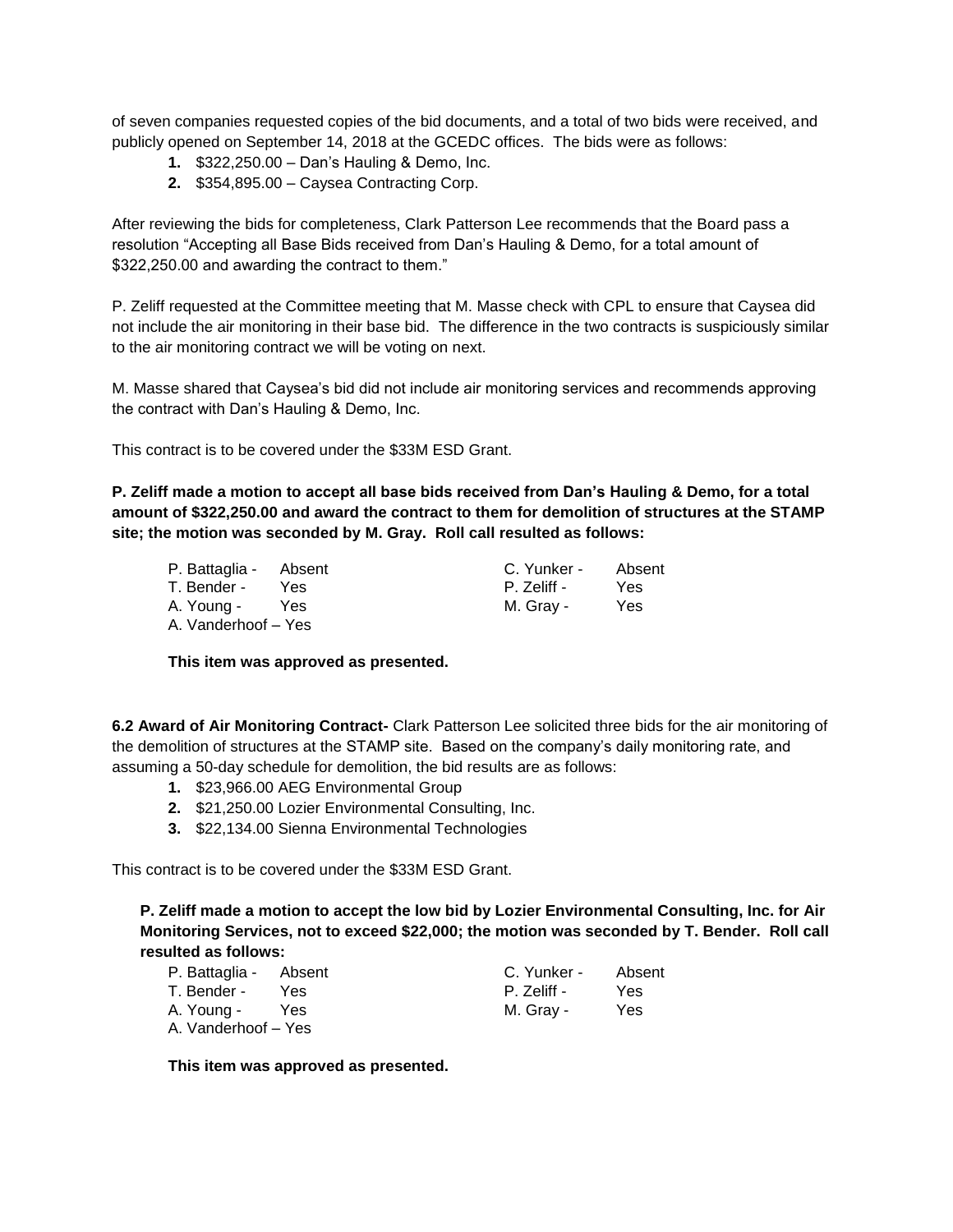# **7.0 Employment & Compensation Committee – T. Bender**

**7.1 Sexual Harassment Policy-** Under the New NY Labor Law Section 201-g, all employers in New York State (regardless of size) are required to adopt anti-sexual harassment policies and training programs that meet or exceed the requirements in model documents issued by the Department of Labor (DOL). The law states that employees must adopt a policy by October 9, 2018**.**

A draft policy was issued at the end of August, with the DOL asking for comments on the draft to be submitted by September 12<sup>th</sup>.

The DOL issued a final policy this week, with minor changes to the one provided in the meeting materials.

The Committee suggested that the policy replace the Board Chair with Employment & Compensation Committee Chair for the person to receive reports/complaints.

**T. Bender made a motion to approve the Sexual Harassment Policy as discussed; the motion was seconded by A. Young. Roll call resulted as follows:**

| P. Battaglia - Absent |      | C. Yunker - | Absent |
|-----------------------|------|-------------|--------|
| T. Bender -           | Yes. | P. Zeliff - | Yes    |
| A. Young -            | Yes. | M. Gray -   | Yes    |
| A. Vanderhoof – Yes   |      |             |        |

**This item was approved as presented.**

# **8.0 Other Business**

#### **9.0 Adjournment**

As there was no further business, A. Vanderhoof made a motion to adjourn at 5:58 p.m., which was seconded by A. Young and passed unanimously.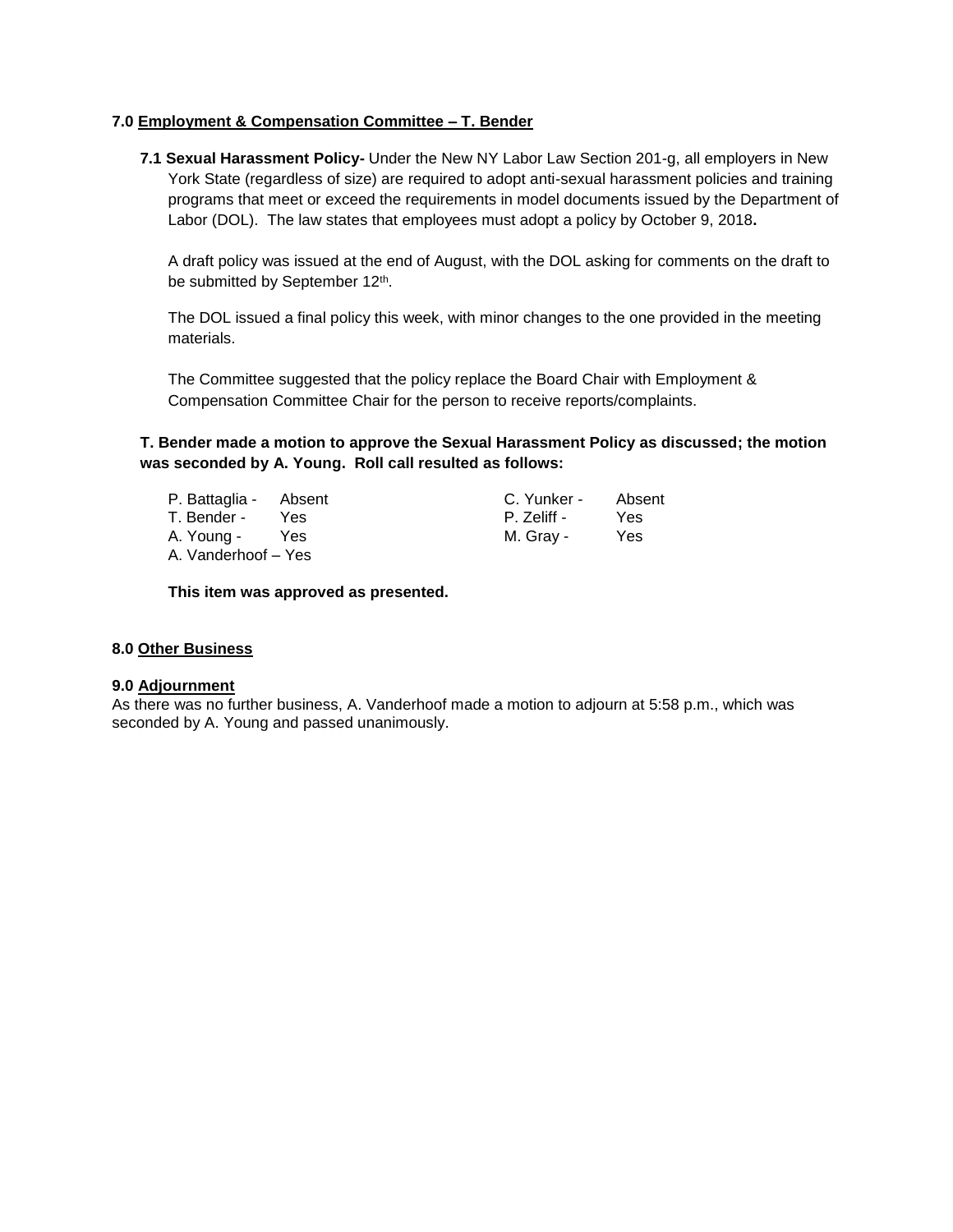**Attachment A**



**Project Name: Six Flags Darien, LLC**

# **Board Meeting Date: September 6, 2018**

# **STATEMENT OF COMPLIANCE OF PROJECT CRITERIA LISTED IN UNIFORM TAX EXEMPTION POLICY (UTEP)**

# **PROJECT DESCRIPTION:**

**The company is planning on a new ride for 2019 and is seeking a sales tax exemption on the \$2,150,000 capital investment.** 

**Criteria #1 –** The Project pledges to create and/or retain quality, good paying jobs in Genesee County.

**Project details:** This project will assist in the retention of 380 FTE's at the park in its entirety by continuing to provide a variety of rides and attractions.

## **Board Discussion: None.**

**M. Gray made a motion to concur with criteria #1; the motion was seconded by A. Young. Roll call resulted as follows:**

- T. Bender Yes P. Zeliff Yes A. Young - Yes M. Gray - Yes A. Vanderhoof – Yes
- P. Battaglia Absent C. Yunker Absent

# **This item was approved as presented.**



**Criteria #2-** Completion of the Project will enhance the long-term tax base and/or make a significant capital investment.

**Project details:** The project will enhance the long-term tax base and make a \$2,150,000 capital investment.

# **Board Discussion: None.**

**T. Bender made a motion to concur with criteria #2; the motion was seconded by A. Young. Roll call resulted as follows:**

P. Battaglia - Absent C. Yunker - Absent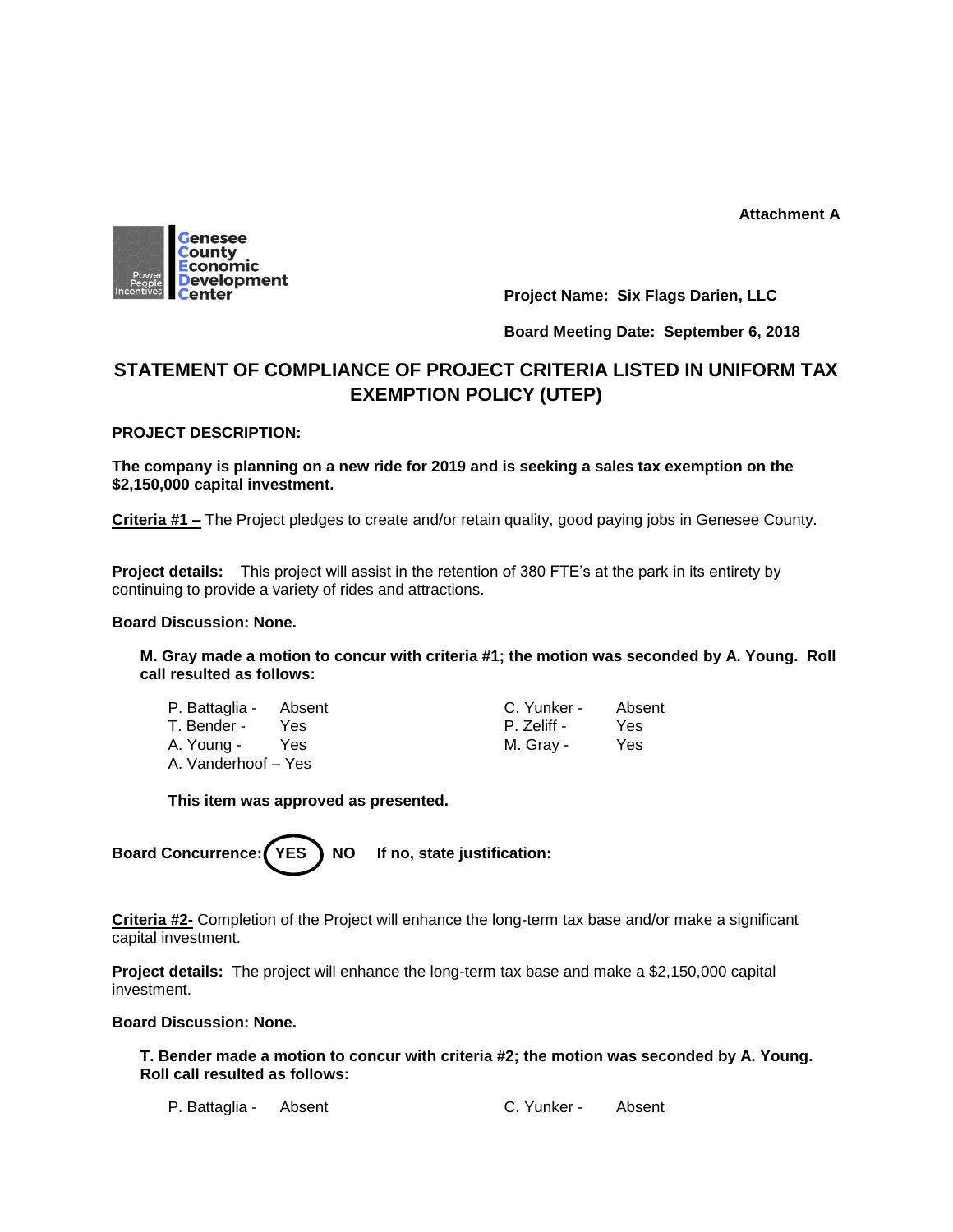| T. Bender -         | Yes | P. Zeliff - | Yes |
|---------------------|-----|-------------|-----|
| A. Young -          | Yes | M. Gray -   | Yes |
| A. Vanderhoof – Yes |     |             |     |

**This item was approved as presented.**

**Attachment A**

Board Concurrence: (YES) NO If no, state justification:

**Criteria #3-** The Project will contribute towards creating a "liveable community" by providing a valuable product or service that is underserved in Genesee County.

**Project details:** The project contributes to a liveable community for Genesee County and the region by providing entertainment services that are underserved in the surrounding economic development region.

#### **Board Discussion: None.**

**T. Bender made a motion to concur with criteria #3; the motion was seconded by A. Young. Roll call resulted as follows:**

| P. Battaglia - Absent |      | C. Yunker - | Absent |
|-----------------------|------|-------------|--------|
| T. Bender -           | Yes. | P. Zeliff - | Yes    |
| A. Young -            | Yes  | M. Grav -   | Yes    |
| A. Vanderhoof - Yes   |      |             |        |

**This item was approved as presented.**

Board Concurrence: (YES) NO If no, state justification:

**Criteria #4:** The Board will review the Agency's Fiscal and Economic Impact analysis of the Project to determine if the Project will have a meaningful and positive impact on Genesee County. This calculation will include the estimated value of any tax exemptions to be provided along with the estimated additional sources of revenue for municipalities and school districts that the proposed project may provide.

**Project details:** This project will continue to support the theme parks mission of a tourist destination and being a viable economic engine in the county. The total economic impact of Darien Lake is large as a sales tax generator. To simply isolate this project in our economic impact model (not including the entirety of the park), for every \$1 of public benefit, the company is investing \$4.31 into the local economy.

#### **Board Discussion: None.**

**M. Gray made a motion to concur with criteria #4; the motion was seconded by T. Bender. Roll call resulted as follows:**

| P. Battaglia - Absent |      | C. Yunker - | Absent |
|-----------------------|------|-------------|--------|
| T. Bender -           | Yes. | P. Zeliff - | Yes    |
| A. Young -            | Yes  | M. Gray -   | Yes    |
| A. Vanderhoof - Yes   |      |             |        |

**This item was approved as presented.**

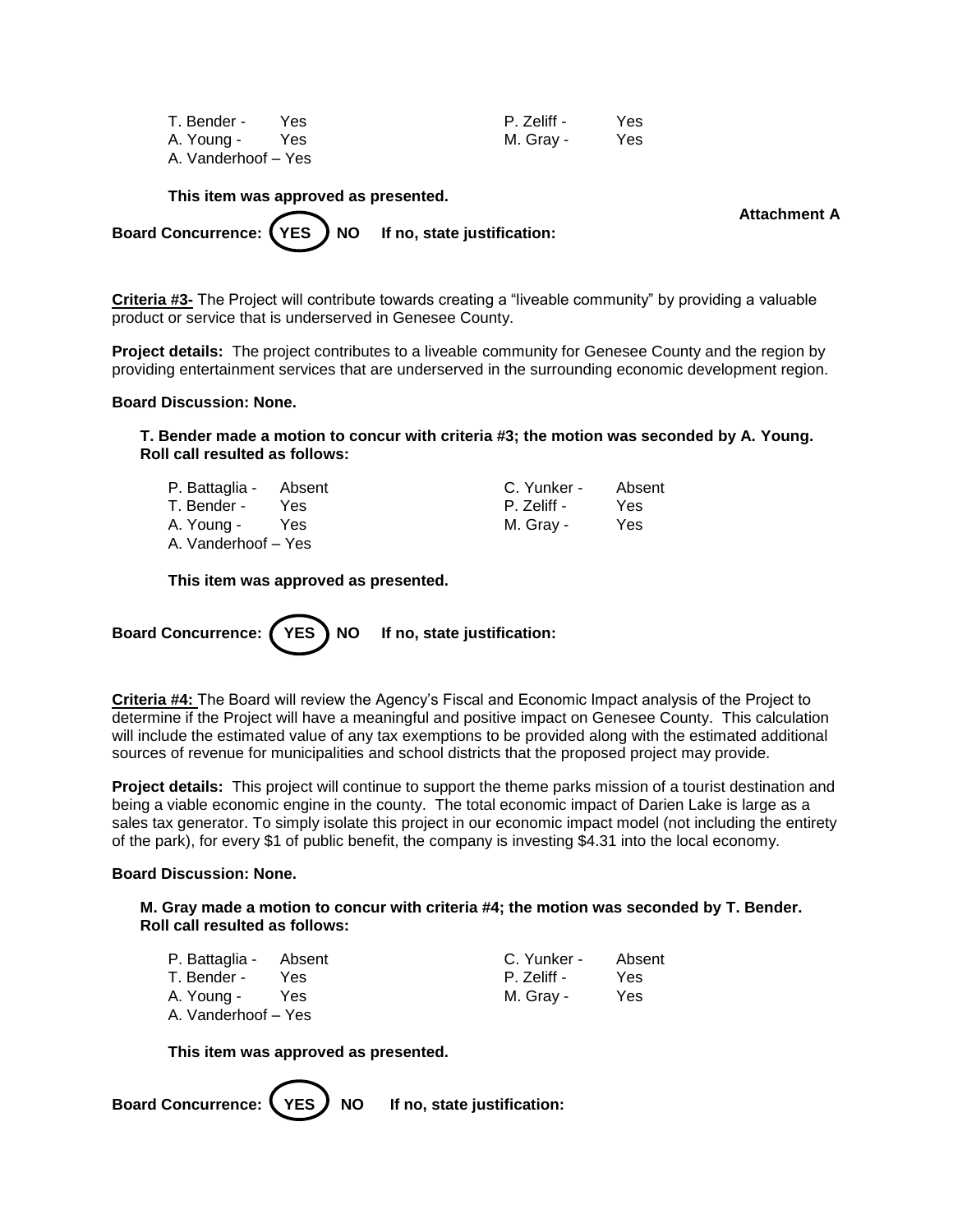#### **Attachment A**

**Criteria #5:** The Project is included in one of the Agency's strategic industries: Agri-Business and Food Processing, Manufacturing, Advanced Manufacturing and Nano-Enabled Manufacturing, Life Sciences and Medical Device.

**Project details**. n/a

**Board Discussion: None.**

**Board Concurrence: YES NO If no, state justification:** 

**Criteria #6:** The Project will give a reasonable estimated timeline for the completion of the proposed project.

**Project details:** The project is planning to begin construction in Spring of 2019 and be operational by Summer of 2019.

#### **Board Discussion: None.**

**T. Bender made a motion to concur with criteria #6; the motion was seconded by A. Young. Roll call resulted as follows:**

| P. Battaglia - Absent |      | C. Yunker - | Absent |
|-----------------------|------|-------------|--------|
| T. Bender -           | Yes. | P. Zeliff - | Yes    |
| A. Young -            | Yes  | M. Gray -   | Yes    |
| A. Vanderhoof – Yes   |      |             |        |

**This item was approved as presented.**

Board Concurrence: (YES) NO If no, state justification: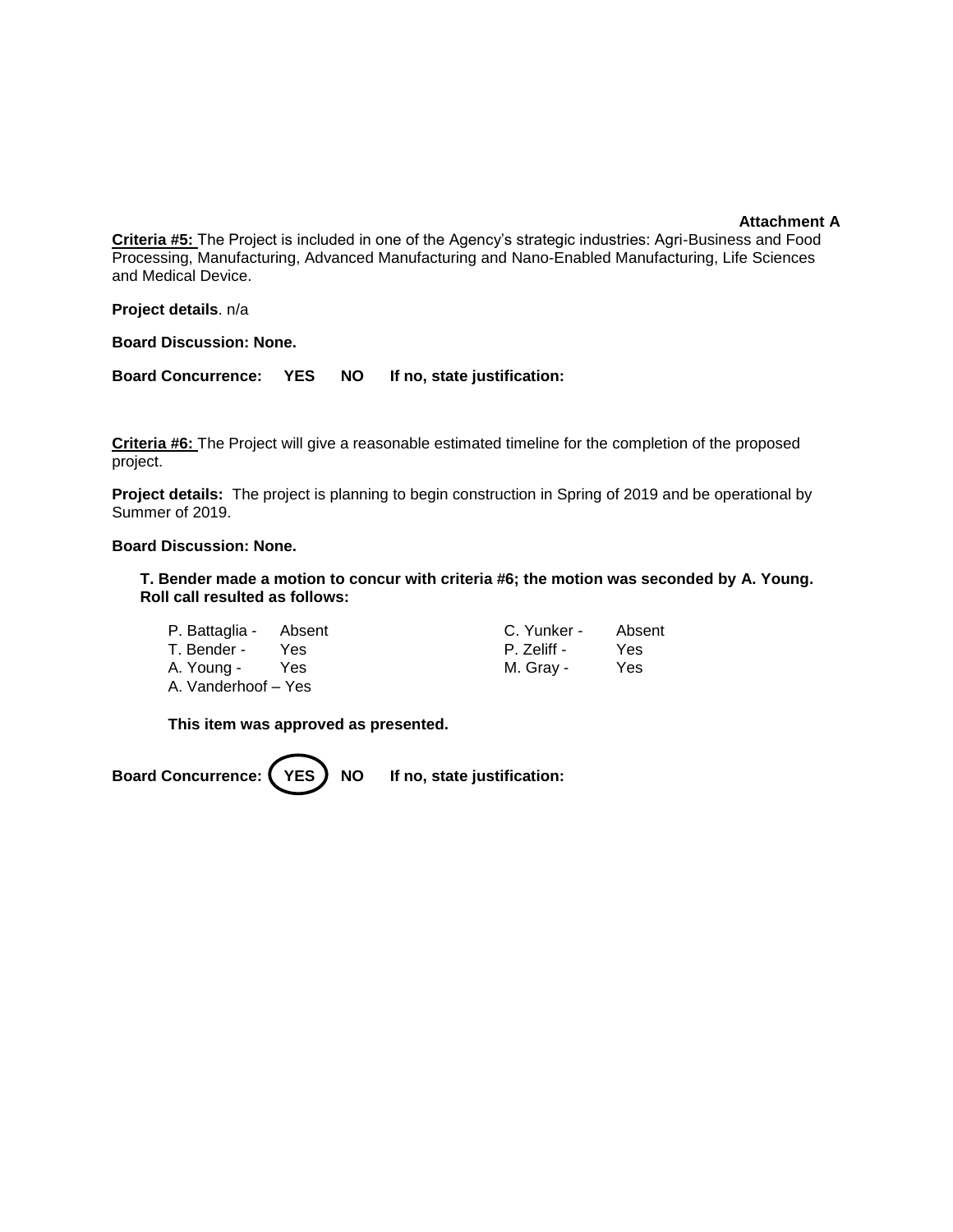

**Project Name: Amada Tool**

**Board Meeting Date: September 6, 2018**

# **STATEMENT OF COMPLIANCE OF PROJECT CRITERIA LISTED IN UNIFORM TAX EXEMPTION POLICY (UTEP)**

# **PROJECT DESCRIPTION:**

Amada Tool is planning an 19,000 sq. ft. expansion to their manufacturing facility in the city of Batavia. In addition to the \$2.3 million construction project, the company is investing over \$6.5 million in new equipment for a total investment of over \$8.8 million. The company has 68 FTE's and are planning to create an additional 17 FTE's with this project.

**Criteria #1 –** The Project pledges to create and/or retain quality, good paying jobs in Genesee County.

**Project details:** The company is creating 17 FTE's and retaining 68 FTE's with average salary of \$35,000.

# **Board Discussion: None.**

**A. Young made a motion to concur with criteria #1; the motion was seconded by M. Gray. Roll call resulted as follows:**

| P. Battaglia - Absent |      | C. Yunker - | Absent |
|-----------------------|------|-------------|--------|
| T. Bender -           | Yes  | P. Zeliff - | Yes    |
| A. Young -            | Yes. | M. Grav -   | Yes    |
| A. Vanderhoof - Yes   |      |             |        |

**This item was approved as presented.**



**Criteria #2-** Completion of the Project will enhance the long -term tax base and/or make a significant capital investment.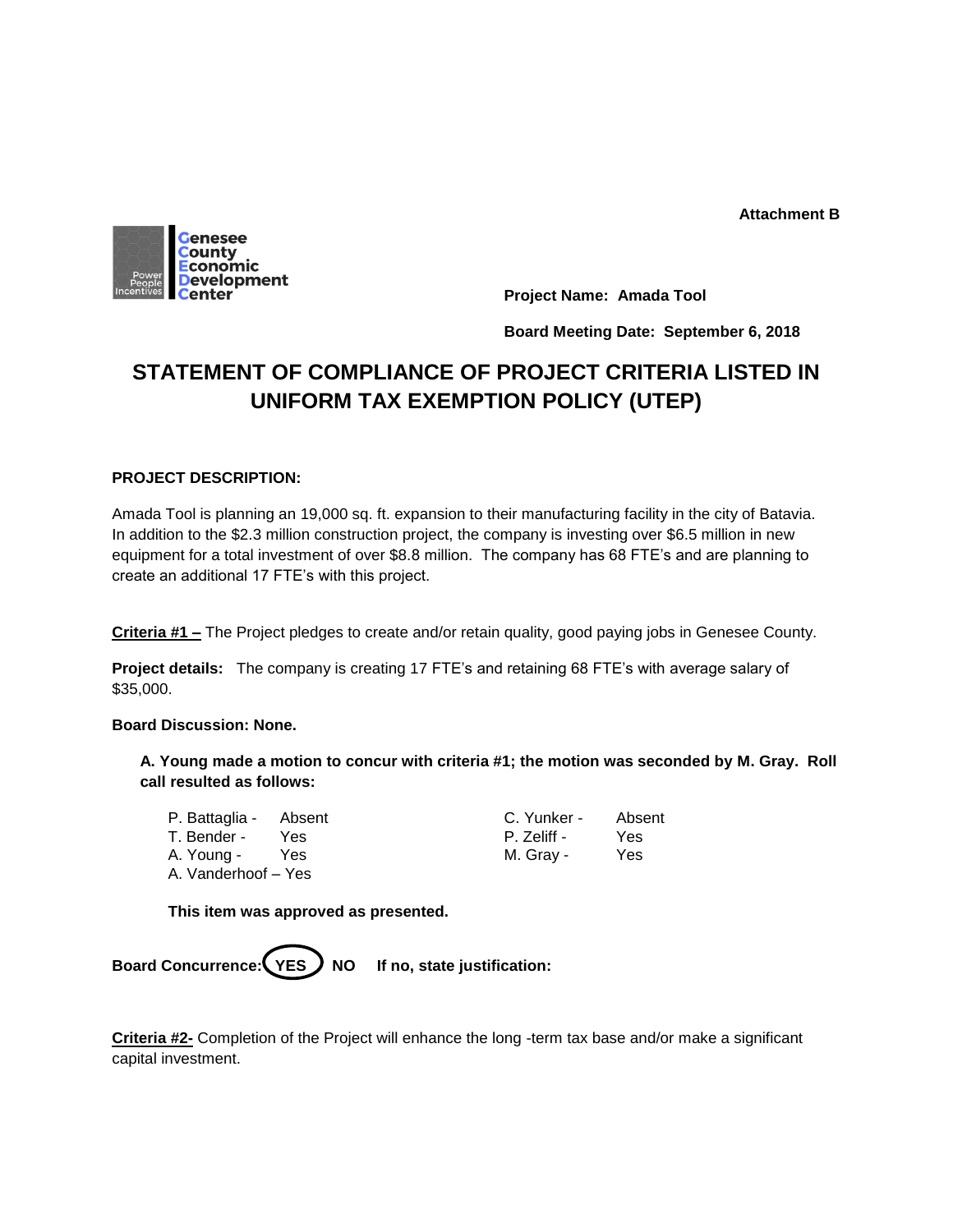Project details: The project will enhance long term tax base with the addition of 19,000 sq.ft. and a total investment of \$8.8 million.

#### **Board Discussion: None.**

**Attachment B A. Young made a motion to concur with criteria #2; the motion was seconded by T. Bender. Roll call resulted as follows:**

| P. Battaglia - Absent |            | C. Yunker - | Absent |
|-----------------------|------------|-------------|--------|
| T. Bender -           | <b>Yes</b> | P. Zeliff - | Yes    |
| A. Young -            | Yes        | M. Grav -   | Yes    |
| A. Vanderhoof - Yes   |            |             |        |

**This item was approved as presented.**

Board Concurrence: (YES ) NO If no, state justification:

**Criteria #3-** The Project will contribute towards creating a "liveable community" by providing a valuable product or service that is underserved in Genesee County.

**Project details: N/A**

**Board Discussion: None.**

**Board Concurrence: YES NO If no, state justification:**

**Criteria #4:** The Board will review the Agency's Fiscal and Economic Impact analysis of the Project to determine if the Project will have a meaningful and positive impact on Genesee County. This calculation will include the estimated value of any tax exemptions to be provided along with the estimated additional sources of revenue for municipalities and school districts that the proposed project may provide.

**Project details:** For every \$1 of public benefit offered, the company is investing and helping generate an economic contribution/economic impact of \$85.6 into the local/regional/state economy. See economic impact report for further details.

#### **Board Discussion: None.**

**A. Young made a motion to concur with criteria #4; the motion was seconded by M. Gray. Roll call resulted as follows:**

| P. Battaglia - Absent |      | C. Yunker - | Absent |
|-----------------------|------|-------------|--------|
| T. Bender -           | Yes. | P. Zeliff - | Yes    |
| A. Young -            | Yes  | M. Gray -   | Yes    |
| A. Vanderhoof - Yes   |      |             |        |

**This item was approved as presented.**